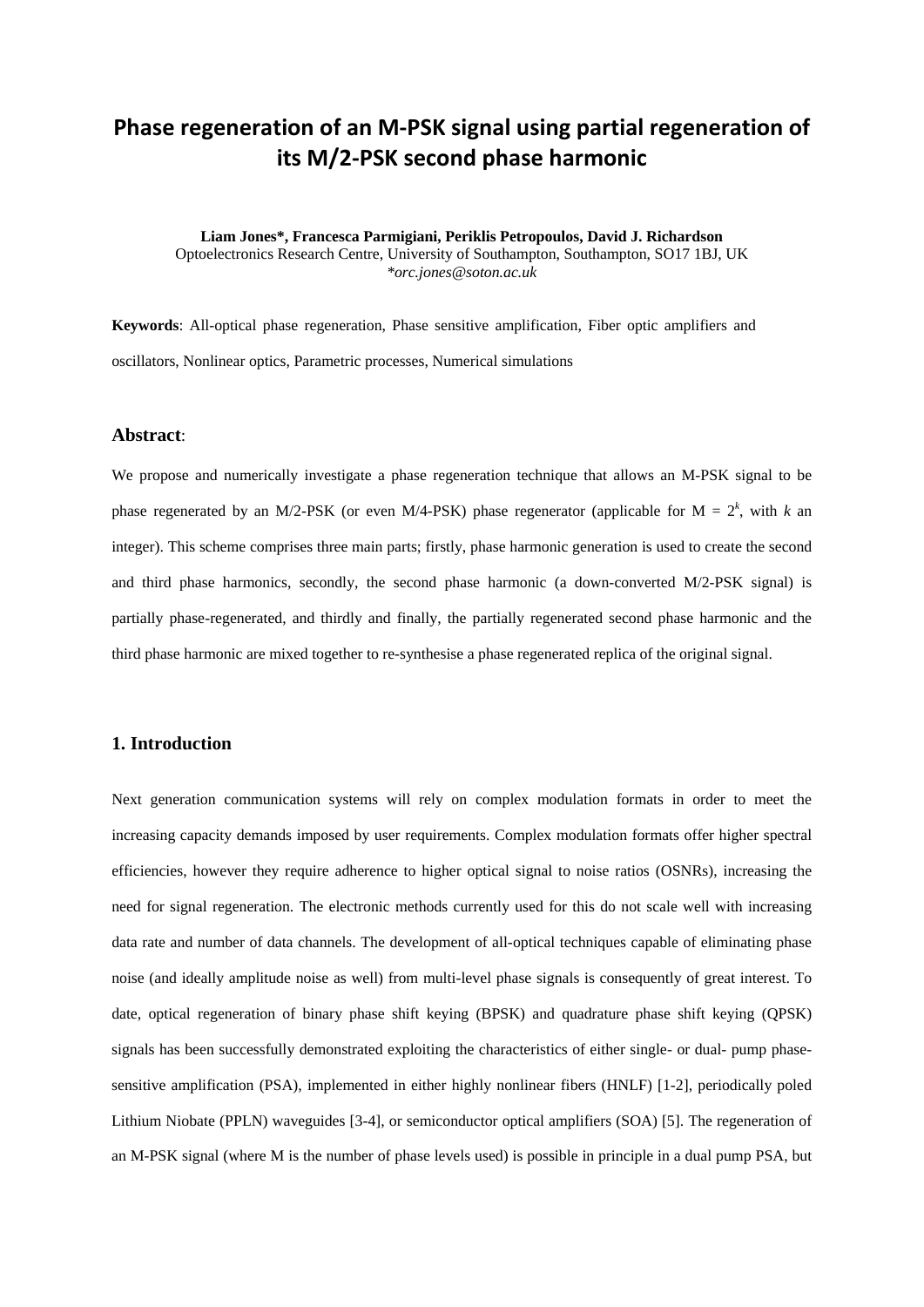requires the generation of higher order phase harmonics [2], posing inherent practical difficulties. Indeed, the generation of high-order phase harmonics through four-wave mixing (FWM) can be limited by the fiber parameters and input power constraints. Very recently 16-QAM signals in both polarizations and up to three channels have been successfully processed in a "copier-PSA" configuration [4], however this comes with the compromise of doubling the bandwidth occupied by the system. In the literature, a suggested approach towards the regeneration of complex modulation formats is to first demultiplex the signal into simpler phase-only tributaries, before parallel regeneration and subsequent coherent recombination [6]. In this work, we follow the same principle in order to regenerate an M-PSK signal, where  $M = 2<sup>k</sup>$ , with *k* an integer. In our approach, we propose to generate the second and third phase harmonics in a FWM process where the M-PSK signal and a continuous wave (CW) beam are used as the pump and the FWM-seed signal, respectively. The generated second phase harmonic, which corresponds to an optically format down-converted M/2-PSK signal [7], is subsequently partially regenerated before being coherently recombined with the third phase harmonic signal in another FWM process, where the M/2-PSK signal is used as the pump, to obtain back the now fully phaseregenerated original M-PSK signal. A key point of the scheme is that regeneration of an M/2-PSK rather than an M-PSK signal is required. It is quite intuitive that this scheme can then, in principle, be repeated several times in order to scale to ever higher values of M to allow the regeneration of signals of ever increasing complexity, albeit at the expense of more involved physical implementations.

# **2. Principle of Operation**

The operating principle of the proposed M-PSK phase regeneration scheme is depicted in Fig. 1 for the example of an 8-PSK signal. The figure also shows representations of the corresponding spectra at various points in the system. The regenerator comprises three main stages: in the first stage, the 8-PSK signal and a CW pump are used as inputs in a FWM process (a phase-insensitive amplifier, PIA) to generate the second and third phase harmonics of the incoming 8-PSK signal. If the pump phase is assumed constant for the sake of clarity, and thus ignored, the phases of the second and third phase harmonics can be written as a function of the initial 8-PSK signal as follows:

$$
\phi_{second harmonic} = 2 * \phi_{8-PSK}
$$
 (1)

$$
\phi_{third\ harmonic} = 3 * \phi_{8-PSK} \tag{2}
$$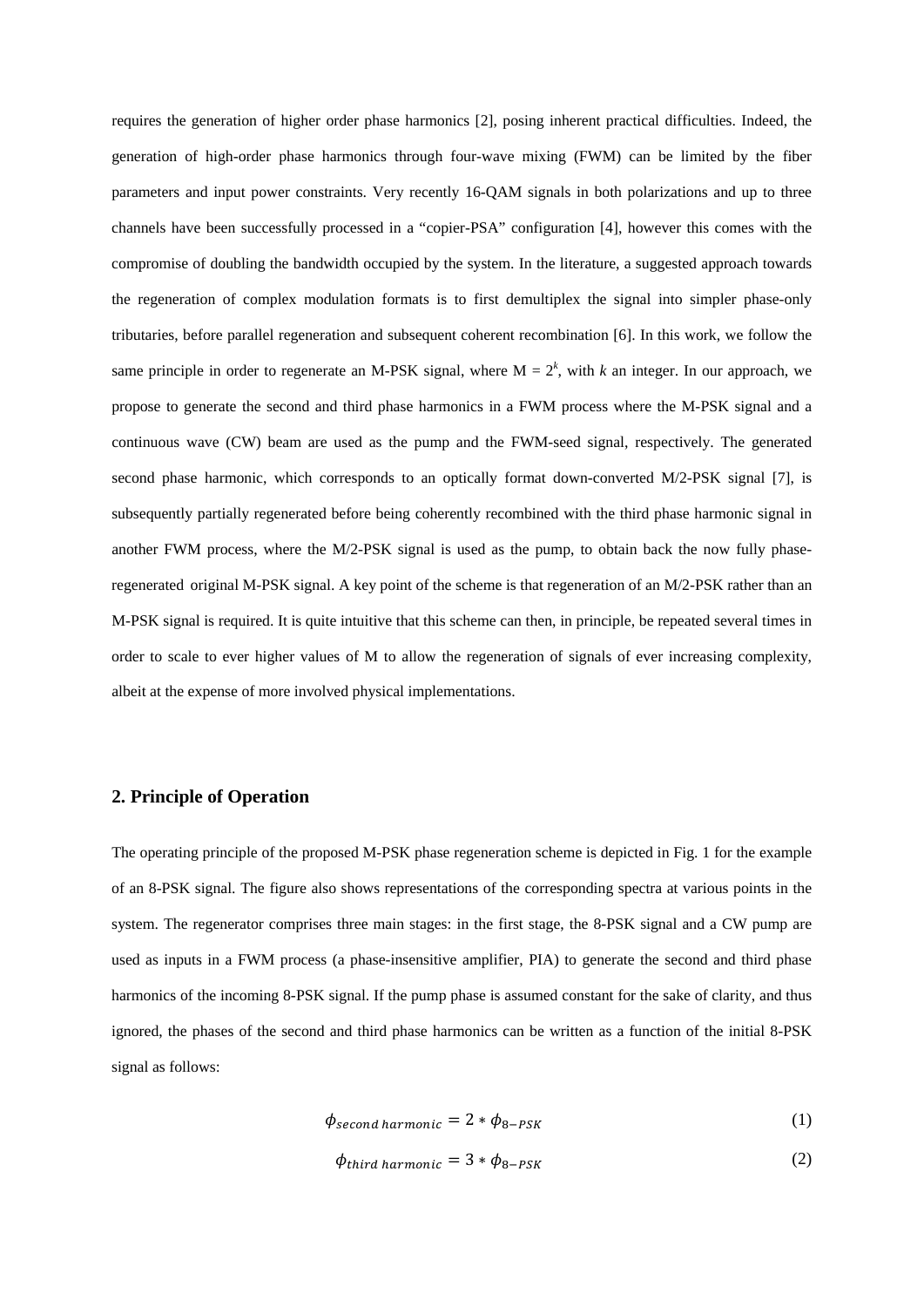For the second phase harmonic the phase states 0 and  $\pi$  are changed to 0 and  $2\pi$  after the process (similar relationships apply to the remaining states, as shown in Table 1) and as a consequence, the second phase harmonic corresponds to an optically format down-converted 4-PSK signal (i.e. it takes the form of a QPSK signal). This transformation is pictorially represented in Fig. 2 in the form of the signal constellation. (It should be appreciated however, that this is only a virtual format conversion, since the 4-PSK second phase harmonic signal cannot possibly contain the full information of the original 8-PSK signal.) For the third phase harmonic, on the other hand, the nominal phase values are multiplied by three, and as a result, the third phase harmonic corresponds to a signal which is still in the form of 8-PSK, but where the various symbol allocations have been shuffled in the constellation map, as also pictorially represented in Fig. 2. The corresponding nominal phase combinations between the various harmonics are also summarized in Table 1. In the second stage, the format converted QPSK signal (M/2-PSK in the general case) is partially phase regenerated. Meanwhile the third phase harmonic is simply temporally delayed to guarantee synchronization and temporal coherence with the partially regenerated second phase harmonic. Finally, in the third stage, the partially regenerated QPSK signal is coherently mixed with the third phase harmonic in order to obtain the properly regenerated 8-PSK signal. This is achieved by using them as the pump and signal, respectively, in an additional PIA stage. The phase of the mixing output  $\phi_{8-PSK_{\text{output}}}$  can then be written as follows:

$$
\Phi_{8-PSK_{\text{output}}} = 2 * \Phi_{\text{reg\_second harmonic}} - \Phi_{\text{third harmonic}} \tag{3}
$$

If Eq.1 and Eq.2 are substituted in Eq.3, we obtain:

$$
\phi_{8-PSK_{\text{output}}} = 2 * \left( 2 * \phi_{8-PSK_{\text{input}}} \right) - 3 * \phi_{8-PSK_{\text{input}}} = \phi_{8-PSK_{\text{input}}} \tag{4}
$$

Equation 4 implies that in the noiseless case we obtain back the original 8-PSK formatted signal.

In order to understand how regeneration is achieved, we need to write similar equations for the corresponding phase noise components associated with each of the nominal phase states. For example, if each phase state of the original signal is characterized by an initial phase error  $\Delta\phi_N$  (so that the actual relative value of the phase of the symbol is  $\phi_{8-PSK_{\text{input}}} + \Delta \phi_N$ , the second (third) phase harmonic will have twice (three times) that phase error. Bearing this in mind and considering Eq.3, it can be deduced that to achieve optimum phase squeezing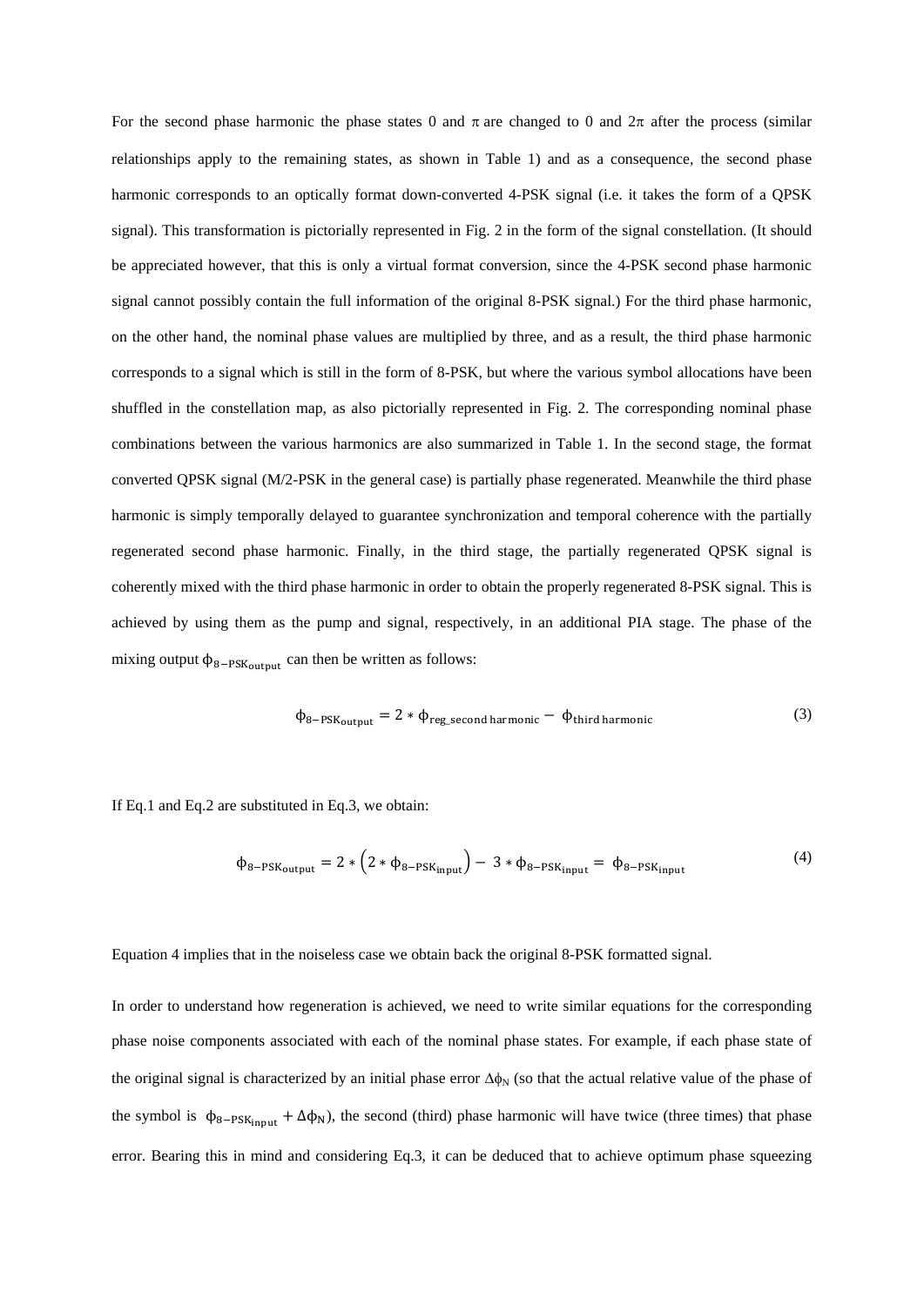capability (where the output phase noise is zero), i.e. the minimum phase error for each nominal phase state, it is crucial that the phase noise error of the format converted signal must only be partially regenerated (by 25%). With this partially regenerated phase error of the second phase harmonic (i.e.  $2*\Delta\phi_N$  becoming 1.5\* $\Delta\phi_N$ ), a similar equation to Eq. 3 can be written to represent the output phase error of each state:

$$
\Delta\phi_{N\_OUTPUT} = 2 * (1.5 * \Delta\phi_N) - 3 * \Delta\phi_N = 0
$$
\n<sup>(5)</sup>



# **Fig. 1: Operating principle and schematic diagram of the proposed M-PSK phase regenerator, adapted for an 8-PSK signal.**

This regeneration technique can be extended, such that the process of harmonic phase generation, partial regeneration and recombination can be nested to allow the use of even lower level regenerators. For instance, the QPSK signal resulting from format conversion, in the case described above, can be further converted to a BPSK signal. This BPSK signal can be partially regenerated (by a factor which can be calculated to be 6.25% following the same methodology as above) and then sequentially recombined with the third phase harmonics of each nested loop to generate the phase regenerated 8-PSK signal.

It is worth highlighting that no specific phase or frequency relation is required between the pumps in Stage 1 and Stage 2, and also that the pumps have been assumed ideal with no associated noise in the simulations.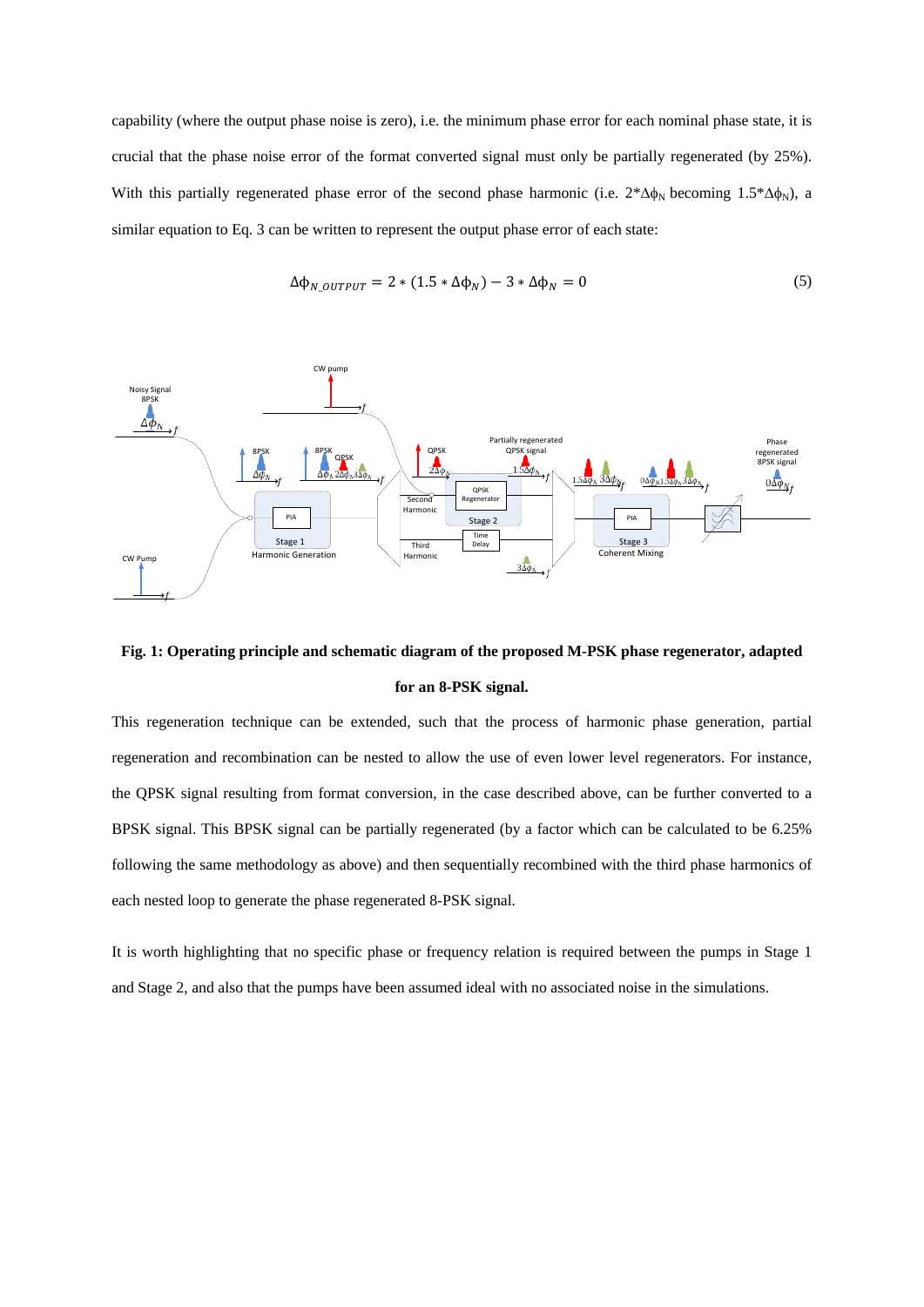

#### **Fig. 2: Constellation diagrams showing symbol placements for original signal (left), second (middle) and third (right) phase harmonics.**

| <b>Symbol</b> | <b>Input signal</b><br><b>Phase</b> | 2nd Harmonic<br>(SH) Phase | 3rd Harmonic<br>(TH) Phase | $2*(SH)-(TH)$<br><b>Phase</b> |
|---------------|-------------------------------------|----------------------------|----------------------------|-------------------------------|
|               | $\Omega^0$                          |                            | $\Omega^0$                 | $0^{\circ}$                   |
|               | $45^\circ$                          | $90^{\circ}$               | $135^\circ$                | $45^\circ$                    |
| 3             | $90^\circ$                          | $180^\circ$                | $270^\circ$                | $90^\circ$                    |
|               | $135^\circ$                         | $270^\circ$                | $45^\circ$                 | $135^\circ$                   |
|               | $180^\circ$                         | $0^{\circ}$                | $180^\circ$                | $180^\circ$                   |
| 6             | $225^\circ$                         | $90^\circ$                 | $315^\circ$                | $225^\circ$                   |
|               | $270^\circ$                         | $180^\circ$                | $90^\circ$                 | $270^\circ$                   |
| 8             | $315^\circ$                         | $270^\circ$                | $225^\circ$                | $315^\circ$                   |

**Table 1: Individual symbol phase values.**

# **3. Simulation and analysis**

We carried out detailed simulations to prove the validity of our proposed approach. Our simulations assumed a set-up that followed the schematic shown in Fig.1. A non-return-to-zero (NRZ) 25 GBaud 8-PSK signal at 1557 nm was combined with a CW pump at 1552 nm before entering the phase harmonic generation stage. For the nonlinear element in the first stage, as well as in all the others included in the set-up, we used the characteristics of a state-of-the-art strained HNLF that is readily available in our laboratories, and which exhibits a dispersion, dispersion slope, zero dispersion wavelength, nonlinear coefficient, linear loss and length of -0.08ps/nm/km, 0.018ps/nm<sup>2</sup>/km, 1553nm, 11.6/W/km, 0.88dB/km and 302m, respectively [2]. The fiber SBS threshold after straining HNLF was 27dBm. The second and third order phase harmonics which were produced in the first PIA were then demultiplexed; the second phase harmonic, the format down-converted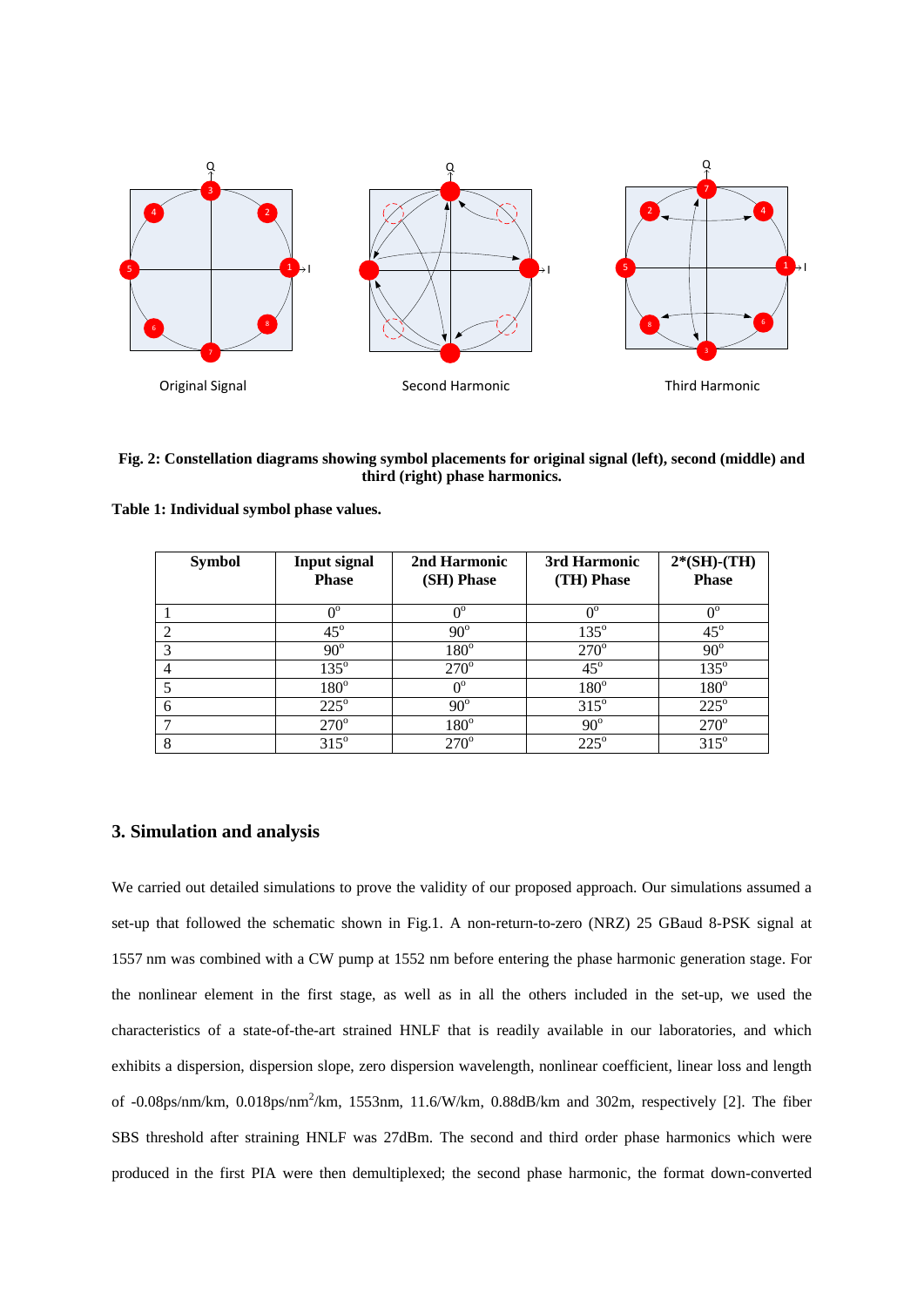QPSK signal, was partially regenerated assuming the characteristics of the dual-pump non-degenerate PSA described in [2]. The maximum power used of the two phase-locked pumps for this PSA was 24dBm each, while the power of the signal was 10dBm. These power relations ensured that the signal was only partially regenerated at the output of the PSA (optimum phase regeneration would require a power of 27dBm on each of the pumps). In parallel, the third phase harmonic was propagated through a standard single mode fiber (SSMF) in order to properly match the two paths. The partially regenerated second phase harmonic was coherently mixed with the third phase harmonic in a last PIA stage to reconstruct the 8-PSK with regenerated phase at exactly the original wavelength.

Fig. 3 reports the response of the proposed system. In particular, Fig. 3(a) shows the output phase transfer function as a function of the input signal phase between  $-\pi/8$  and  $+\pi/8$  radians. The blue dots represent the numerical simulations and the red line represents the analytic fit. To obtain this fit, the signals after the partial QPSK regenerator and at the very output of the system were represented by their amplitude (*Apr* and *Aout*) and phase ( $\phi_{pr}$  and  $\phi_{out}$ ) transfer profiles, as follows:

$$
A_{pr}e^{i\phi_{pr}} \propto e^{i*(2\phi_s)} + me^{-i3*(2\phi_s)}\tag{6}
$$

$$
A_{out}e^{i\phi_{out}} \propto A_{pr}^2 \cdot e^{i(2\phi_{pr}-3\phi_s)}
$$
 (7)

where  $\phi_s$  is the phase of the initial 8-PSK signal and  $m$  is the optimum mixing ratio which depends on the gain of the PSA process  $[2]$ . The optimal value for the  $m$  factor, which was used to calculate the corresponding transfer functions displayed in Fig. 3, is  $m = 0.069$  (M/2=4). As compared to the value of  $m = 0.33$  required for full OPSK regeneration (as estimated in [8]), this is lower, as expected, since only partial regeneration is needed. The system implication is that Stage 2 requires lower pump powers than an ideal QPSK regenerator, in order to achieve the optimum overall phase transfer function. However, the trend of the various transfer functions as  $m$ increases are very similar in the two regenerators, and the phase transfer functions for four values (0, 0.069, 0.13 and 0.33) of m are depicted in Fig.4. Fig. 4 a) displays the single step (between  $-\pi/4$  and  $\pi/4$  radians) phase transfer function for the four  $m$  values directly after the QPSK regenerator (stage 2). Fig. 4 b) displays the corresponding single step (between  $-\pi/8$  and  $\pi/8$  radians) phase transfer function for the four *m* values for the final 8PSK signal (after stage 3).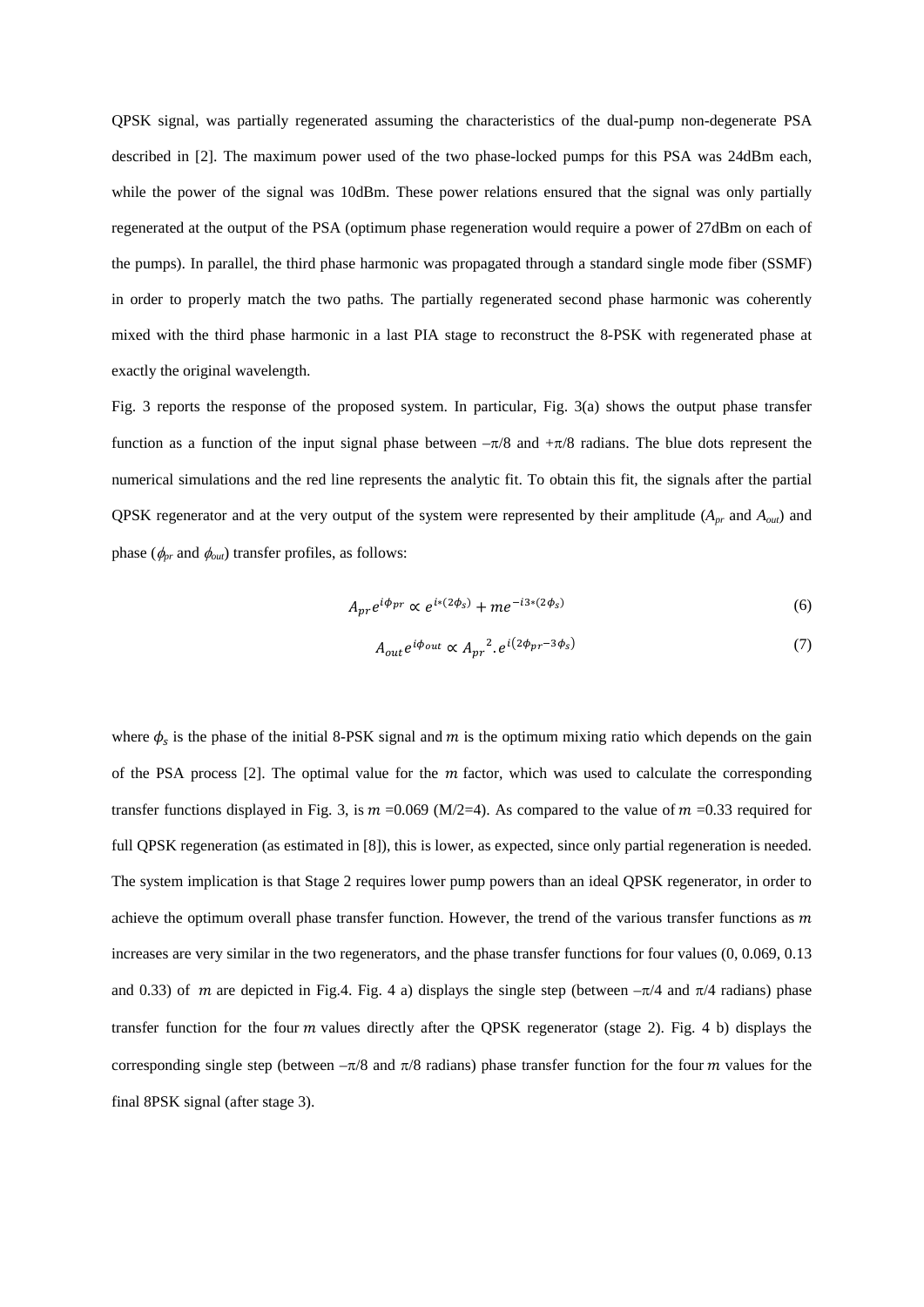Fig. 3(b) shows the numerical simulation and analytic fit of the output amplitude as a function of the input phase between  $-\pi$  and  $+\pi$  radians. As expected the amplitude of the synthesized signal becomes a sinusoidal function of the phase with a periodicity of  $2\pi/M$ . Fig. 3(c) displays how the input signal (green) with induced continuous phase variations from 0 to  $2\pi$  is shaped at the very output (blue) of the (fully regenerated) system.



**Fig. 3: Simulation in blue, analytic fit in red for a) Phase transfer function versus input phase between**   $-\pi/8$  and  $\pi/8$  rads, b) Amplitude phase transfer function versus input phase and c) full phase spread **constellation diagram of input (green) and output (blue).**



**Fig. 4: Single step phase transfer function of the a) QPSK signal after stage 2, and the b) final 8PSK signal, with** *m* **factor set to 0 (blue), 0.069 (green), 0.13 (red) and 0.33 (teal)**

Some better appreciation of the regenerator performance can be obtained from Figs. 5 and 6, which present corresponding constellation diagrams at the input (a) and output (b) of the 8-PSK regenerator for two different values of phase noise with a constant (flat-top) probability density function of 0.062 radians and 0.098 radians, respectively, added to the signal, neglecting any amplitude noise. At the output of the regenerator the phase noise distribution was reduced to 0.006 radians and 0.016 radians in these two respective cases.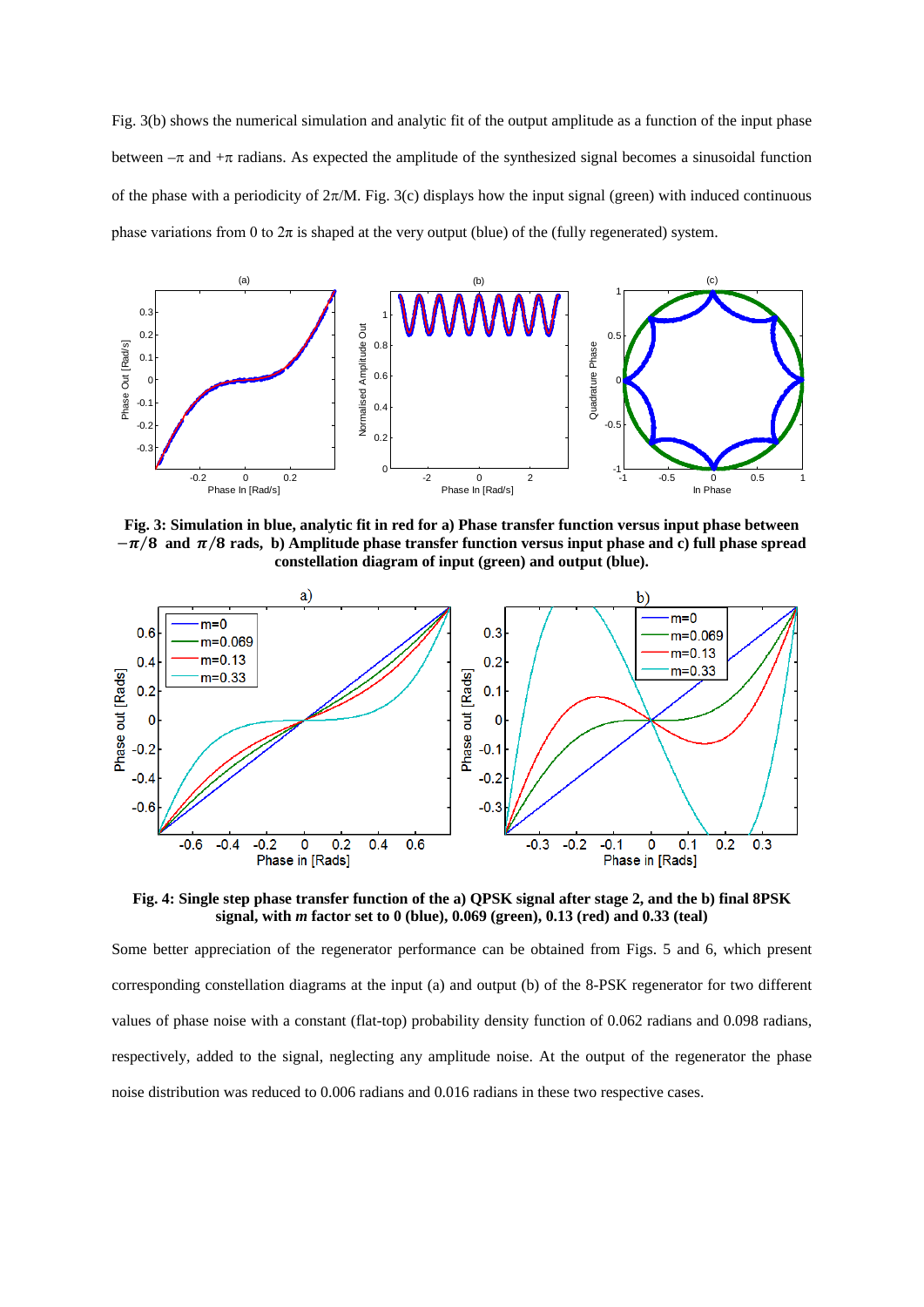

**Fig. 5: Example of constellation diagrams at the input (a) and output (b) of the system when a phase noise of 0.062 radiant (with a constant probability density function) is added to the signal.**



**Fig. 6: Example constellation diagrams at the input (a) and output (b) of the system when a phase noise of 0.098 (with a constant probability density function) is added to the signal.**

The regenerator was then fully characterized for various levels of initial Gaussian distributed phase noise added to the signal. The corresponding standard deviations of the phase and amplitude noise at the output of the system as a function of the input phase noise standard deviation are summarised in Fig.7. The output phase noise stays reasonably constant up to an input phase noise standard deviation of 0.065 radians, achieving a reduction in the phase noise by as much as 7.1 times. Beyond this value, the output phase noise slightly increases with input signal noise, however a reduction of almost 3 for the worst case we examined is still achieved, corresponding to an input phase noise standard deviation of 0.12 radians. The red dotted line denotes the 1:1 ratio and the region below it represents phase regeneration. On the other hand, if saturation is not achieved, phase-to-amplitude noise conversion takes place via the cosine transfer function shown in Fig. 3 (b). This effect can also be clearly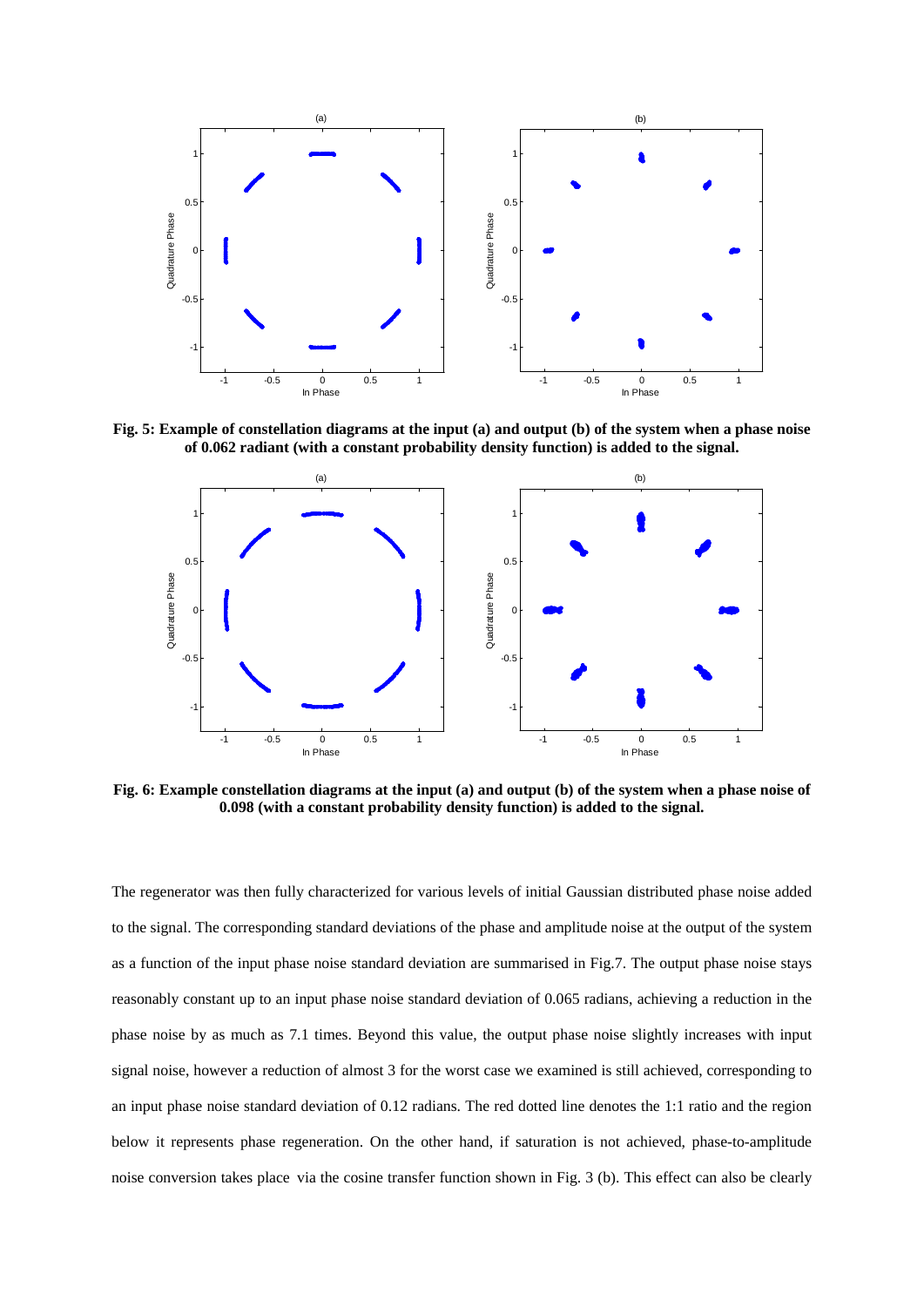seen in Fig. 5 and Fig. 6. In our scheme, the PSA-based partial phase regenerator was intentionally operated in the linear regime to guarantee correct phase noise cancellation. Note, however, that this undesired phase-toamplitude conversion effect could be reduced drastically if a more complex PSA scheme, including an extra phase harmonic, was considered, as proposed and demonstrated in [9, 10].



**Fig. 7: Output phase standard deviations versus initial phase standard deviations (a) and normalized output amplitude standard deviations versus initial phase standard deviations (b).**

Finally, the system was numerically characterized for the case when both Gaussian phase and amplitude noise was added to the 8-PSK input. The standard deviation of the phase and amplitude noise we assumed were 0.064 radians and 6%, respectively. Since the phase regenerator scheme amplifies the input amplitude noise, it was imperative to firstly reduce any amplitude noise present in the signal. To guarantee best overall performance an amplitude limiter based on a saturated single-pump parametric amplifier was added at the input of the proposed scheme. The amplitude limiter consisted of a single HNLF (with the same characteristics as in the remaining sections), pumped by a CW signal with a power level of 27dBm at 1552 nm. The noisy 8PSK signal at its input had an average power of 23 dBm at 1557 nm. The amplitude limiter was successful in containing any strong amplitude noise distortion. Fig. 8 displays the corresponding constellation diagrams at the input (a) and output (b) of the 8-PSK regenerator. At the output of the regenerator the signal phase and amplitude noise deviations were 0.014 radians and 8.75%, respectively. Consequently, the phase deviation was reduced by a factor of 4.5, while the amplitude noise increased slightly by a factor of 1.5.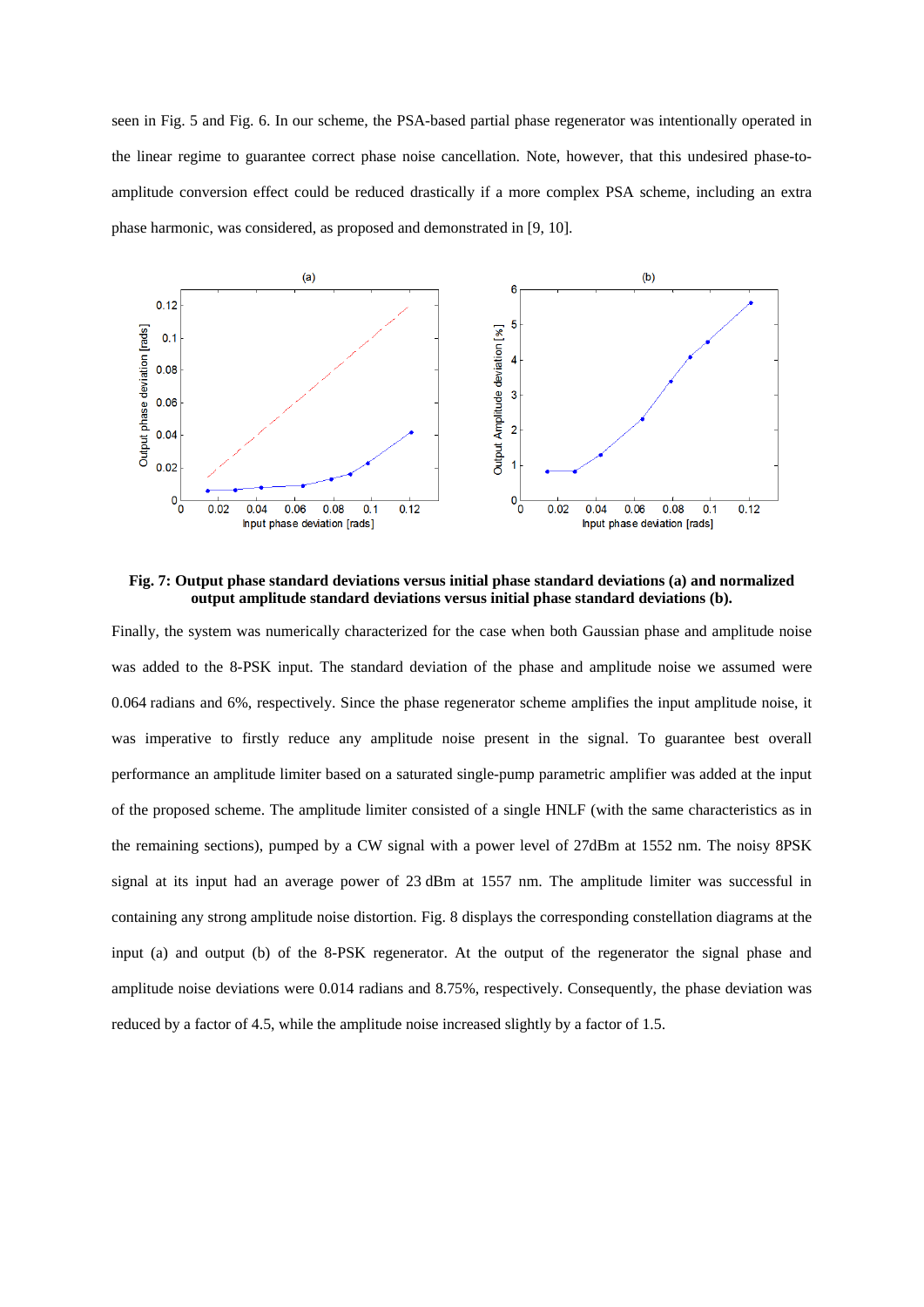

**Fig. 8: Examples of constellation diagrams at the input (a) and output (b) of the system when Gaussian phase and amplitude noises with standard deviations of 0.064 radians and 6%, respectively, were added to the signal.**

Some practical issues relating to this scheme are imposed by the need to preserve coherence among the different paths in the second stage of the system in Fig. 1. In our simulations, HNLFs have been considered, but we appreciate that in order to ensure that the signals traversing the various paths are added coherently, photonic integrated solutions would provide far better stability.

### **4. Conclusion**

This work demonstrates a phase regeneration technique that allows an M-PSK signal to be regenerated using an M/2-PSK (or an even lower order) partial regenerator. The technique requires a three-stage coherent process. Firstly, a single pump parametric amplifier is used to produce the two spectral phase harmonics of interest, the second and third phase harmonics. Secondly, the second (down-converted) phase harmonic is partially regenerated using a M/2-PSK regenerator. Thirdly, the third phase harmonic and the partially regenerated second phase harmonic are used as the signal and pump, respectively, in a last FWM stage where the original signal is recovered at the very same wavelength.

## **5. Acknowledgments**

This work is supported by the EPSRC grant EP/I01196X: Transforming the Future Internet: The Photonics Hyperhighway. FP gratefully acknowledges the support from the Royal Academy of Engineering/EPSRC through a University Research Fellowship.